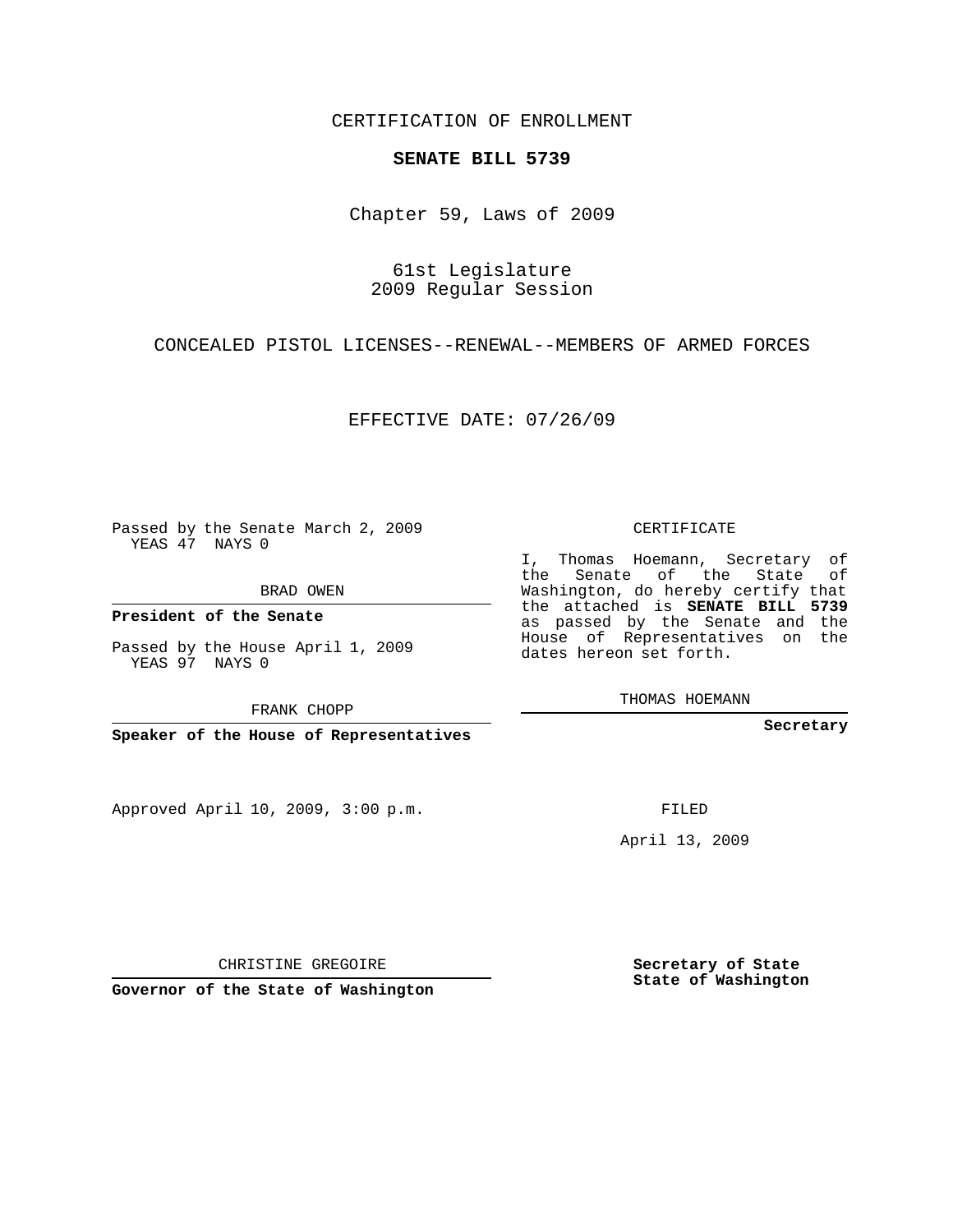## **SENATE BILL 5739** \_\_\_\_\_\_\_\_\_\_\_\_\_\_\_\_\_\_\_\_\_\_\_\_\_\_\_\_\_\_\_\_\_\_\_\_\_\_\_\_\_\_\_\_\_

\_\_\_\_\_\_\_\_\_\_\_\_\_\_\_\_\_\_\_\_\_\_\_\_\_\_\_\_\_\_\_\_\_\_\_\_\_\_\_\_\_\_\_\_\_

Passed Legislature - 2009 Regular Session

## **State of Washington 61st Legislature 2009 Regular Session**

**By** Senators King, Hobbs, Holmquist, Kastama, Swecker, Sheldon, Morton, Shin, Berkey, and Honeyford

Read first time 01/30/09. Referred to Committee on Government Operations & Elections.

 AN ACT Relating to renewing a concealed pistol license by members of the armed forces; and amending RCW 9.41.070.

BE IT ENACTED BY THE LEGISLATURE OF THE STATE OF WASHINGTON:

 **Sec. 1.** RCW 9.41.070 and 2002 c 302 s 703 are each amended to read as follows:

 (1) The chief of police of a municipality or the sheriff of a county shall within thirty days after the filing of an application of any person, issue a license to such person to carry a pistol concealed on his or her person within this state for five years from date of issue, for the purposes of protection or while engaged in business, sport, or while traveling. However, if the applicant does not have a valid permanent Washington driver's license or Washington state identification card or has not been a resident of the state for the previous consecutive ninety days, the issuing authority shall have up to sixty days after the filing of the application to issue a license. The issuing authority shall not refuse to accept completed applications for concealed pistol licenses during regular business hours.

 The applicant's constitutional right to bear arms shall not be denied, unless: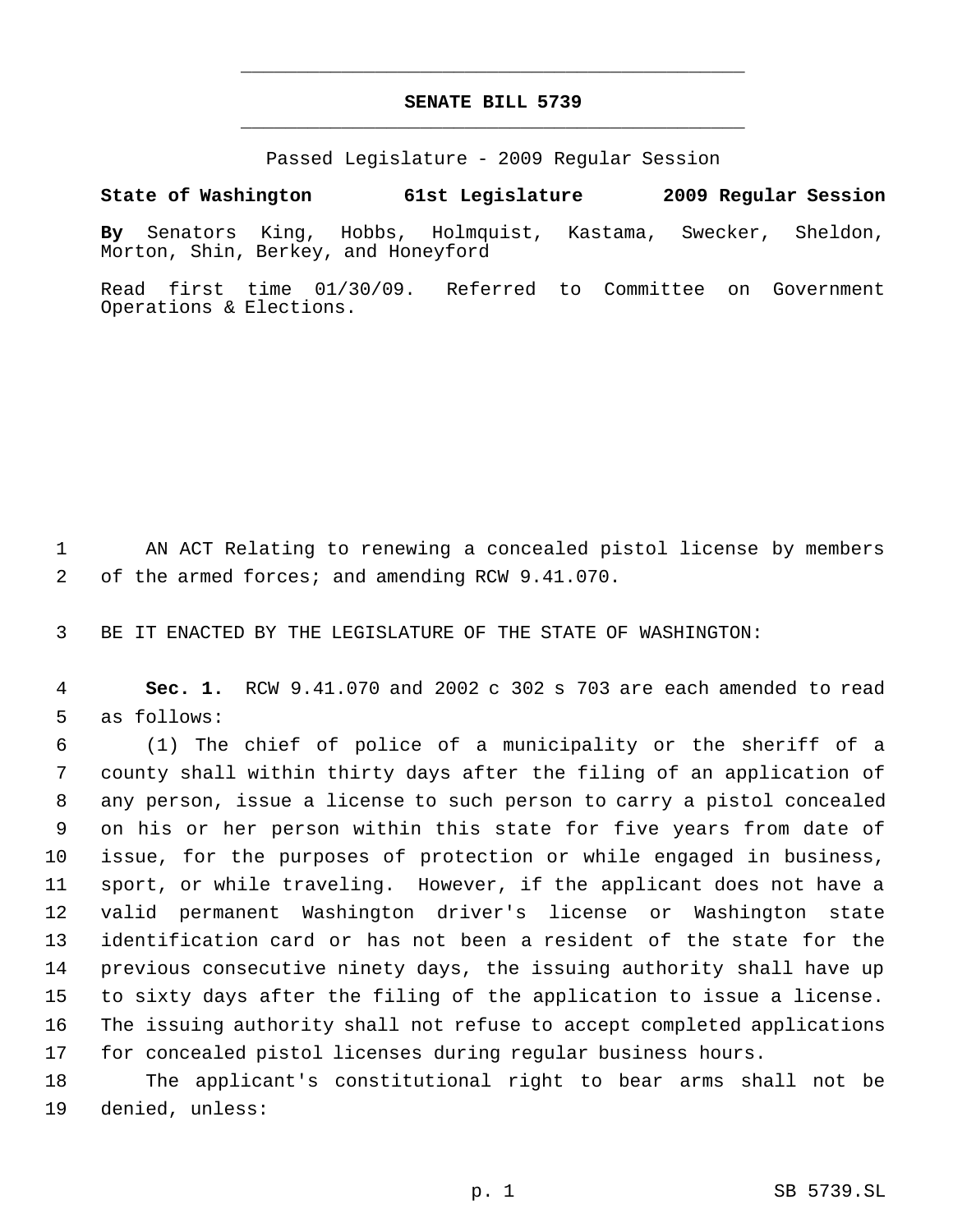(a) He or she is ineligible to possess a firearm under the provisions of RCW 9.41.040 or 9.41.045;

 (b) The applicant's concealed pistol license is in a revoked status;

(c) He or she is under twenty-one years of age;

 (d) He or she is subject to a court order or injunction regarding firearms pursuant to RCW 9A.46.080, 10.14.080, 10.99.040, 10.99.045, 26.09.050, 26.09.060, 26.10.040, 26.10.115, 26.26.130, 26.50.060, 26.50.070, or 26.26.590;

 (e) He or she is free on bond or personal recognizance pending trial, appeal, or sentencing for a felony offense;

 (f) He or she has an outstanding warrant for his or her arrest from any court of competent jurisdiction for a felony or misdemeanor; or

 (g) He or she has been ordered to forfeit a firearm under RCW 9.41.098(1)(e) within one year before filing an application to carry a pistol concealed on his or her person.

 No person convicted of a felony may have his or her right to possess firearms restored or his or her privilege to carry a concealed pistol restored, unless the person has been granted relief from disabilities by the secretary of the treasury under 18 U.S.C. Sec. 925(c), or RCW 9.41.040 (3) or (4) applies.

 (2) The issuing authority shall check with the national crime information center, the Washington state patrol electronic data base, the department of social and health services electronic data base, and with other agencies or resources as appropriate, to determine whether the applicant is ineligible under RCW 9.41.040 or 9.41.045 to possess a firearm and therefore ineligible for a concealed pistol license. This subsection applies whether the applicant is applying for a new concealed pistol license or to renew a concealed pistol license.

 (3) Any person whose firearms rights have been restricted and who has been granted relief from disabilities by the secretary of the treasury under 18 U.S.C. Sec. 925(c) or who is exempt under 18 U.S.C. Sec. 921(a)(20)(A) shall have his or her right to acquire, receive, transfer, ship, transport, carry, and possess firearms in accordance with Washington state law restored except as otherwise prohibited by this chapter.

 (4) The license application shall bear the full name, residential address, telephone number at the option of the applicant, date and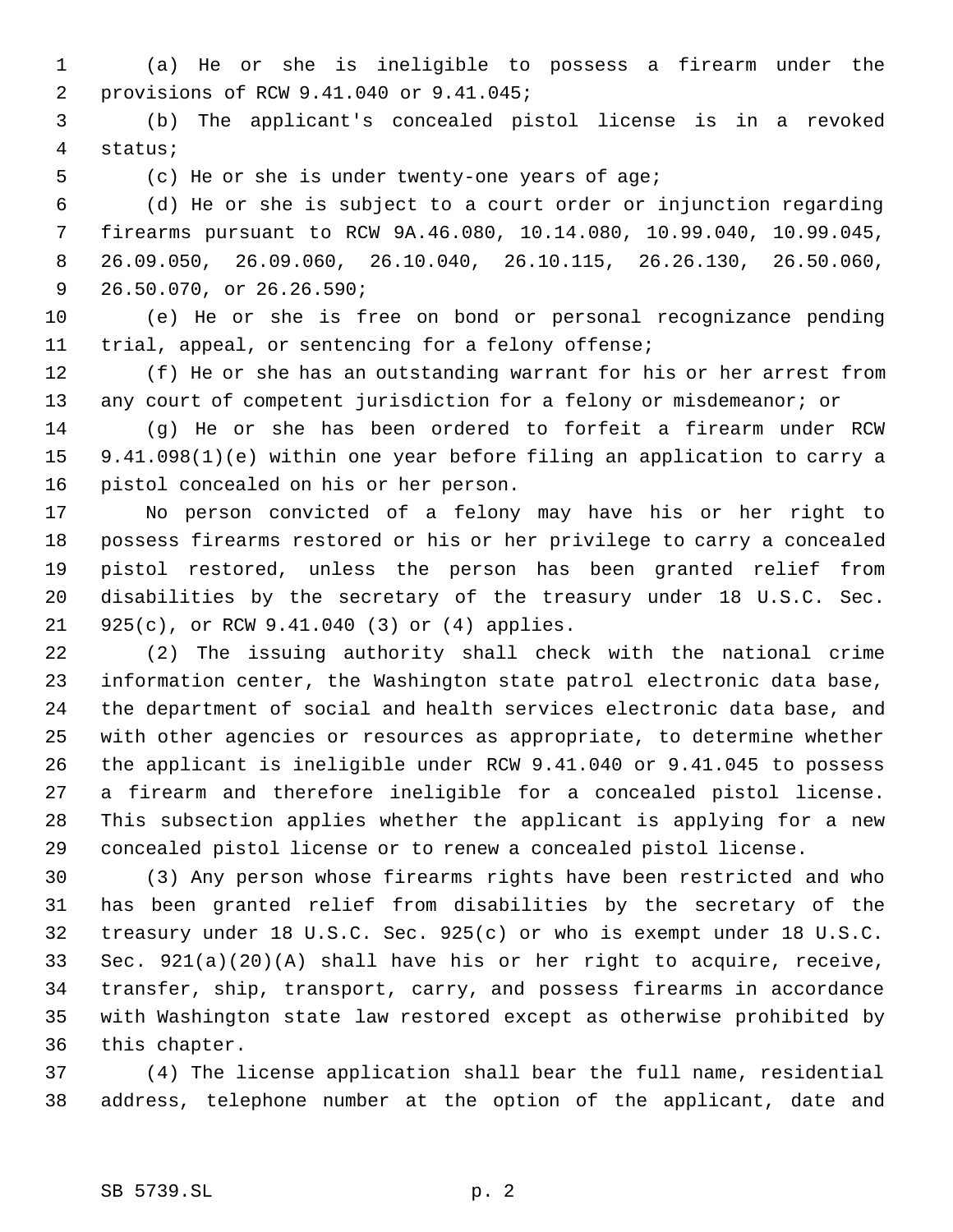place of birth, race, gender, description, not more than two complete sets of fingerprints, and signature of the licensee, and the licensee's driver's license number or state identification card number if used for identification in applying for the license. A signed application for a concealed pistol license shall constitute a waiver of confidentiality and written request that the department of social and health services, mental health institutions, and other health care facilities release information relevant to the applicant's eligibility for a concealed pistol license to an inquiring court or law enforcement agency.

 The application for an original license shall include two complete sets of fingerprints to be forwarded to the Washington state patrol.

 The license and application shall contain a warning substantially as follows:

 CAUTION: Although state and local laws do not differ, federal law and state law on the possession of firearms differ. If you are prohibited by federal law from possessing a firearm, you may be prosecuted in federal court. A state license is not a defense to a federal prosecution.

 The license shall contain a description of the major differences between state and federal law and an explanation of the fact that local laws and ordinances on firearms are preempted by state law and must be consistent with state law. The application shall contain questions about the applicant's eligibility under RCW 9.41.040 to possess a pistol, the applicant's place of birth, and whether the applicant is a United States citizen. The applicant shall not be required to produce a birth certificate or other evidence of citizenship. A person who is not a citizen of the United States shall meet the additional requirements of RCW 9.41.170 and produce proof of compliance with RCW 9.41.170 upon application. The license shall be in triplicate and in a form to be prescribed by the department of licensing.

 The original thereof shall be delivered to the licensee, the duplicate shall within seven days be sent to the director of licensing and the triplicate shall be preserved for six years, by the authority issuing the license.

 The department of licensing shall make available to law enforcement and corrections agencies, in an on-line format, all information received under this subsection.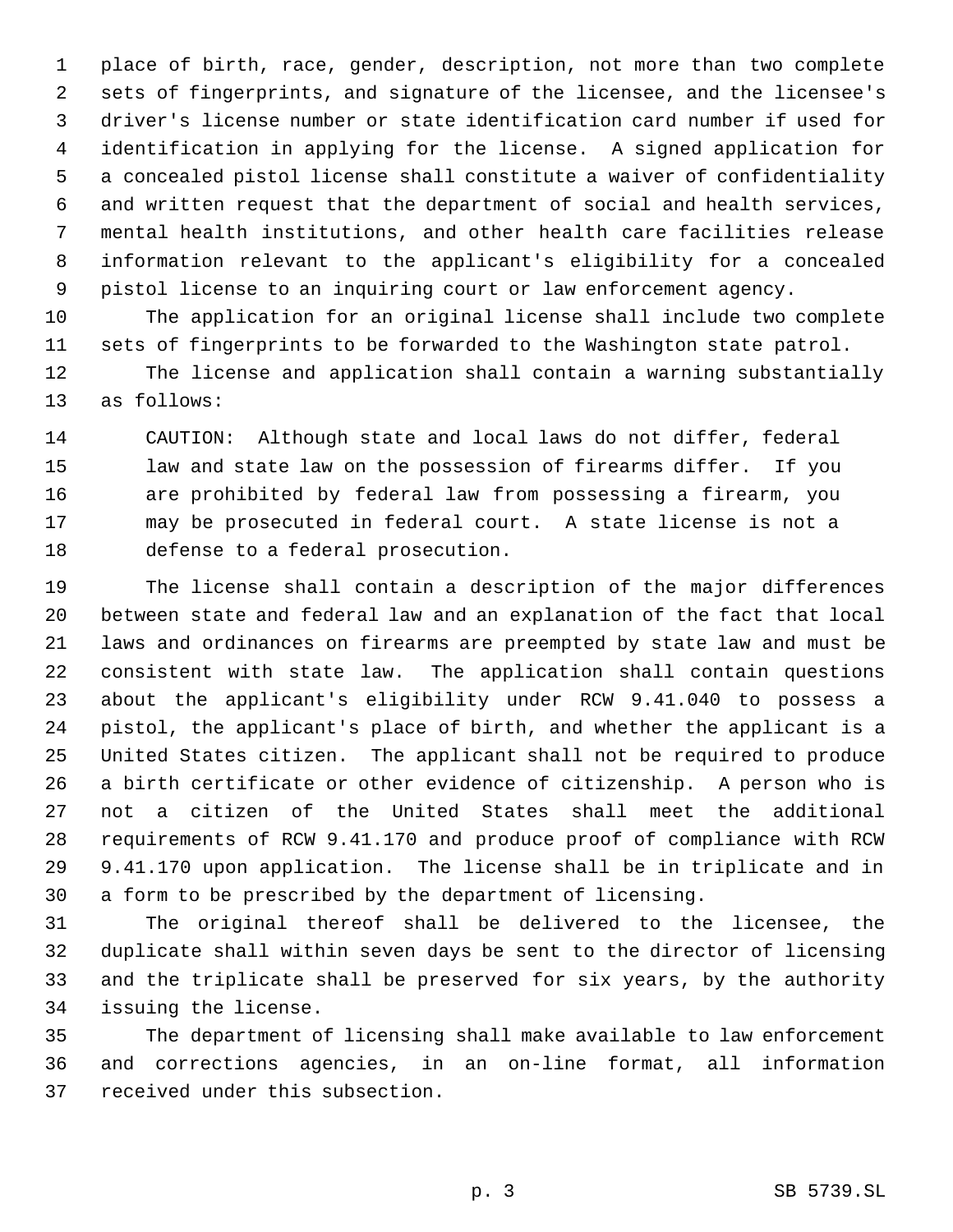(5) The nonrefundable fee, paid upon application, for the original five-year license shall be thirty-six dollars plus additional charges imposed by the Federal Bureau of Investigation that are passed on to the applicant. No other state or local branch or unit of government may impose any additional charges on the applicant for the issuance of the license.

The fee shall be distributed as follows:

8 (a) Fifteen dollars shall be paid to the state general fund;

 (b) Four dollars shall be paid to the agency taking the 10 fingerprints of the person licensed;

 (c) Fourteen dollars shall be paid to the issuing authority for the 12 purpose of enforcing this chapter; and

 (d) Three dollars to the firearms range account in the general fund.

 (6) The nonrefundable fee for the renewal of such license shall be thirty-two dollars. No other branch or unit of government may impose any additional charges on the applicant for the renewal of the license. The renewal fee shall be distributed as follows:

(a) Fifteen dollars shall be paid to the state general fund;

 (b) Fourteen dollars shall be paid to the issuing authority for the 21 purpose of enforcing this chapter; and

 (c) Three dollars to the firearms range account in the general fund.

 (7) The nonrefundable fee for replacement of lost or damaged licenses is ten dollars to be paid to the issuing authority.

 (8) Payment shall be by cash, check, or money order at the option of the applicant. Additional methods of payment may be allowed at the option of the issuing authority.

 (9) A licensee may renew a license if the licensee applies for renewal within ninety days before or after the expiration date of the license. A license so renewed shall take effect on the expiration date of the prior license. A licensee renewing after the expiration date of the license must pay a late renewal penalty of ten dollars in addition to the renewal fee specified in subsection (6) of this section. The fee shall be distributed as follows:

36 (a) Three dollars shall be deposited in the state wildlife  $((fund))$ 37 account and used exclusively first for the printing and distribution of a pamphlet on the legal limits of the use of firearms, firearms safety,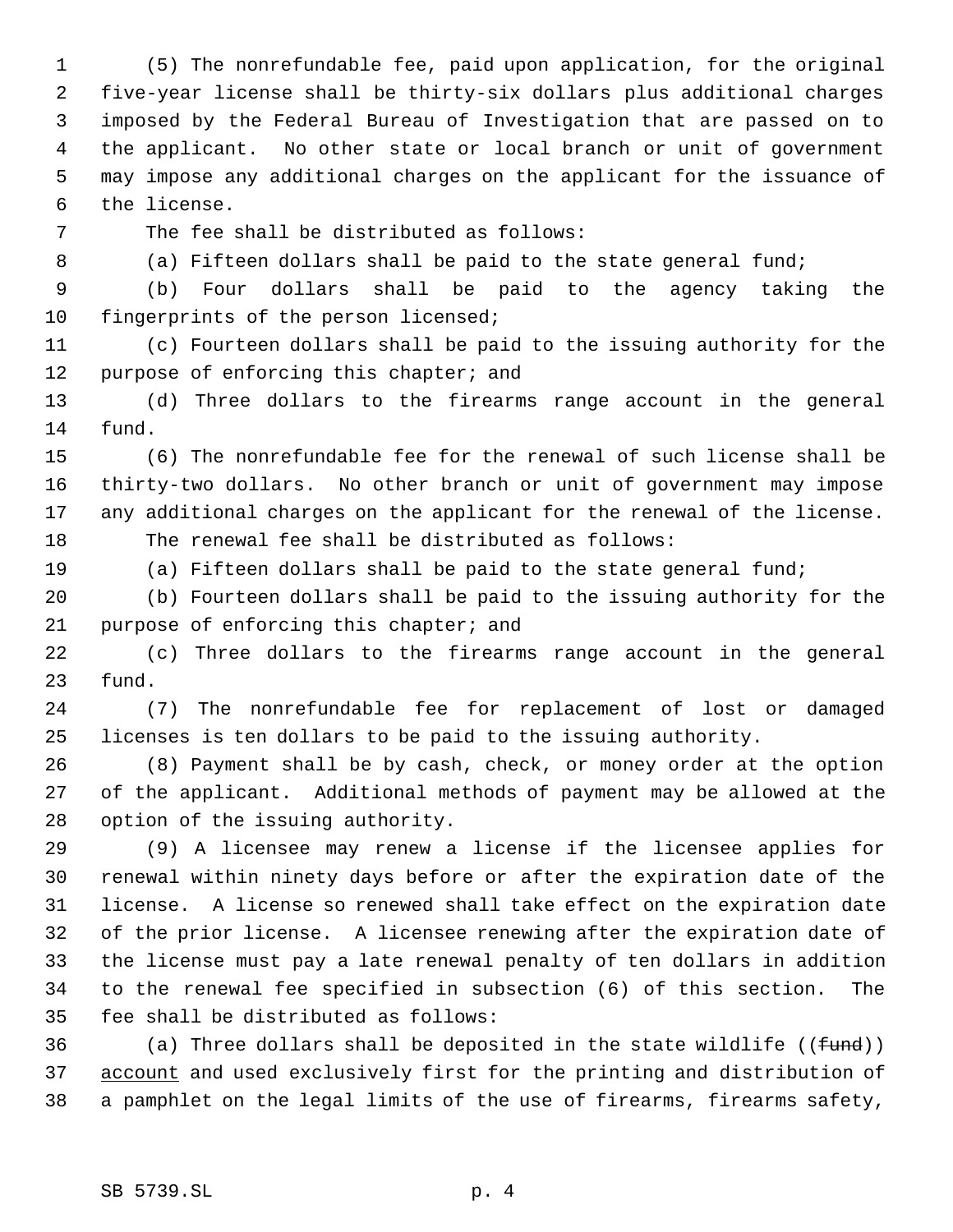and the preemptive nature of state law, and subsequently the support of volunteer instructors in the basic firearms safety training program conducted by the department of fish and wildlife. The pamphlet shall be given to each applicant for a license; and

 (b) Seven dollars shall be paid to the issuing authority for the purpose of enforcing this chapter.

 (10) Notwithstanding the requirements of subsections (1) through (9) of this section, the chief of police of the municipality or the sheriff of the county of the applicant's residence may issue a temporary emergency license for good cause pending review under subsection (1) of this section. However, a temporary emergency license issued under this subsection shall not exempt the holder of the license from any records check requirement. Temporary emergency licenses shall be easily distinguishable from regular licenses.

 (11) A political subdivision of the state shall not modify the requirements of this section or chapter, nor may a political subdivision ask the applicant to voluntarily submit any information not required by this section.

 (12) A person who knowingly makes a false statement regarding citizenship or identity on an application for a concealed pistol license is guilty of false swearing under RCW 9A.72.040. In addition to any other penalty provided for by law, the concealed pistol license of a person who knowingly makes a false statement shall be revoked, and the person shall be permanently ineligible for a concealed pistol license.

(13) A person may apply for a concealed pistol license:

 (a) To the municipality or to the county in which the applicant resides if the applicant resides in a municipality;

 (b) To the county in which the applicant resides if the applicant resides in an unincorporated area; or

(c) Anywhere in the state if the applicant is a nonresident.

 (14) Any person who, as a member of the armed forces, including the national guard and armed forces reserves, is unable to renew his or her license under subsections (6) and (9) of this section because of the 35 person's assignment, reassignment, or deployment for out-of-state military service may renew his or her license within ninety days after 37 the person returns to this state from out-of-state military service, if the person provides the following to the issuing authority no later